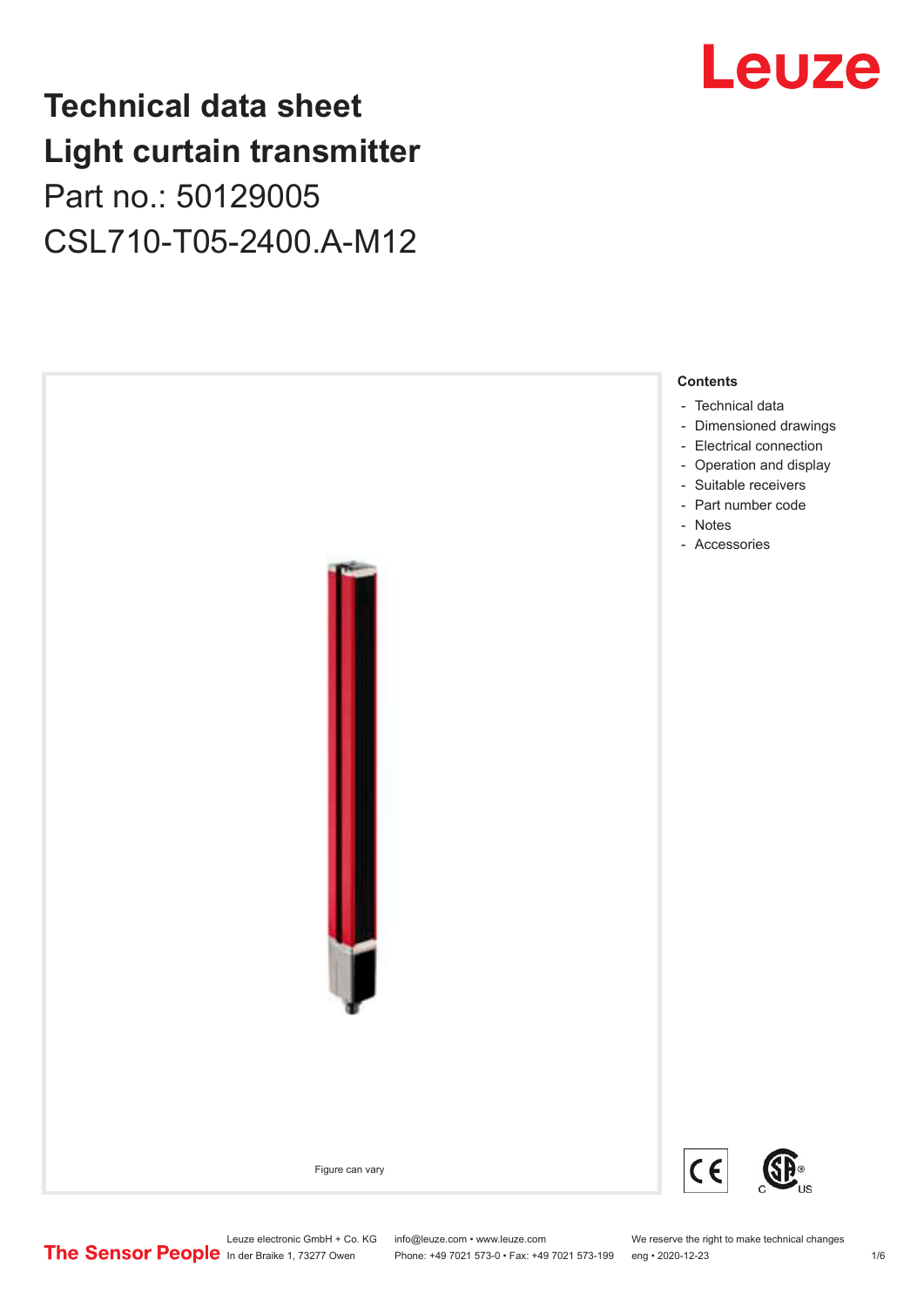## <span id="page-1-0"></span>**Technical data**

## Leuze

#### **Basic data**

| Daəit uata                      |                                                                                                            |
|---------------------------------|------------------------------------------------------------------------------------------------------------|
| <b>Series</b>                   | 710                                                                                                        |
| <b>Operating principle</b>      | Throughbeam principle                                                                                      |
| Device type                     | Transmitter                                                                                                |
| Application                     | Precise object detection                                                                                   |
| <b>Special version</b>          |                                                                                                            |
| <b>Special version</b>          | Crossed-beam scanning                                                                                      |
|                                 | Diagonal-beam scanning                                                                                     |
|                                 | Parallel-beam scanning                                                                                     |
| <b>Optical data</b>             |                                                                                                            |
| <b>Operating range</b>          | Guaranteed operating range                                                                                 |
| <b>Operating range</b>          | 0.13.5m                                                                                                    |
| <b>Operating range limit</b>    | Typical operating range                                                                                    |
| <b>Operating range limit</b>    | 0.14.5m                                                                                                    |
| <b>Measurement field length</b> | 2,400 mm                                                                                                   |
| <b>Number of beams</b>          | 480 Piece(s)                                                                                               |
| Beam spacing                    | 5 <sub>mm</sub>                                                                                            |
| <b>Light source</b>             | LED, Infrared                                                                                              |
| <b>LED light wavelength</b>     | 940 nm                                                                                                     |
| <b>Measurement data</b>         |                                                                                                            |
| Minimum object diameter         | $10 \text{ mm}$                                                                                            |
| <b>Electrical data</b>          |                                                                                                            |
| <b>Protective circuit</b>       | Polarity reversal protection                                                                               |
|                                 | Short circuit protected                                                                                    |
|                                 | Transient protection                                                                                       |
| Performance data                |                                                                                                            |
| Supply voltage $U_{\rm B}$      | 18  30 V, DC                                                                                               |
| <b>Residual ripple</b>          | 0  15 %, From $U_{\rm B}$                                                                                  |
| <b>Open-circuit current</b>     | 0 435 mA, The specified values refer<br>to the entire package consisting of trans-<br>mitter and receiver. |
| <b>Timing</b>                   |                                                                                                            |
| <b>Readiness delay</b>          | 400 ms                                                                                                     |
| <b>Cycle time</b>               | 14.8 ms                                                                                                    |
| <b>Connection</b>               |                                                                                                            |
| <b>Number of connections</b>    | 1 Piece(s)                                                                                                 |
| Plua outlet                     | Axial                                                                                                      |
|                                 |                                                                                                            |
| <b>Connection 1</b>             |                                                                                                            |
| <b>Function</b>                 | Connection to receiver                                                                                     |
|                                 | Sync-input                                                                                                 |
|                                 |                                                                                                            |
| Type of connection              | Voltage supply                                                                                             |

**Thread size** M12 **Type** Male **Material** Metal **No. of pins** 5 -pin **Encoding** A-coded

#### **Mechanical data**

| Design                       | Cubic                        |
|------------------------------|------------------------------|
| Dimension (W x H x L)        | 29 mm x 35.4 mm x 473 mm     |
| <b>Housing material</b>      | Metal                        |
| <b>Metal housing</b>         | Aluminum                     |
| Lens cover material          | Plastic / PMMA               |
| Net weight                   | $2,400$ q                    |
| <b>Housing color</b>         | Red                          |
| <b>Type of fastening</b>     | Groove mounting              |
|                              | Via optional mounting device |
| <b>Operation and display</b> |                              |
| Type of display              | LED                          |

### **Number of LEDs** 1 Piece(s)

| <b>Environmental data</b>      |            |  |
|--------------------------------|------------|--|
| Ambient temperature, operation | $-3060 °C$ |  |
| Ambient temperature, storage   | $-4070 °C$ |  |

#### **Certifications**

| Degree of protection     | IP 65         |
|--------------------------|---------------|
| <b>Protection class</b>  | Ш             |
| <b>Certifications</b>    | c CSA US      |
| <b>Standards applied</b> | IEC 60947-5-2 |

#### **Classification**

| <b>Customs tariff number</b> | 90314990 |
|------------------------------|----------|
| eCl@ss 5.1.4                 | 27270910 |
| eCl@ss 8.0                   | 27270910 |
| eCl@ss 9.0                   | 27270910 |
| eCl@ss 10.0                  | 27270910 |
| eCl@ss 11.0                  | 27270910 |
| <b>ETIM 5.0</b>              | EC002549 |
| <b>ETIM 6.0</b>              | EC002549 |
| <b>ETIM 7.0</b>              | EC002549 |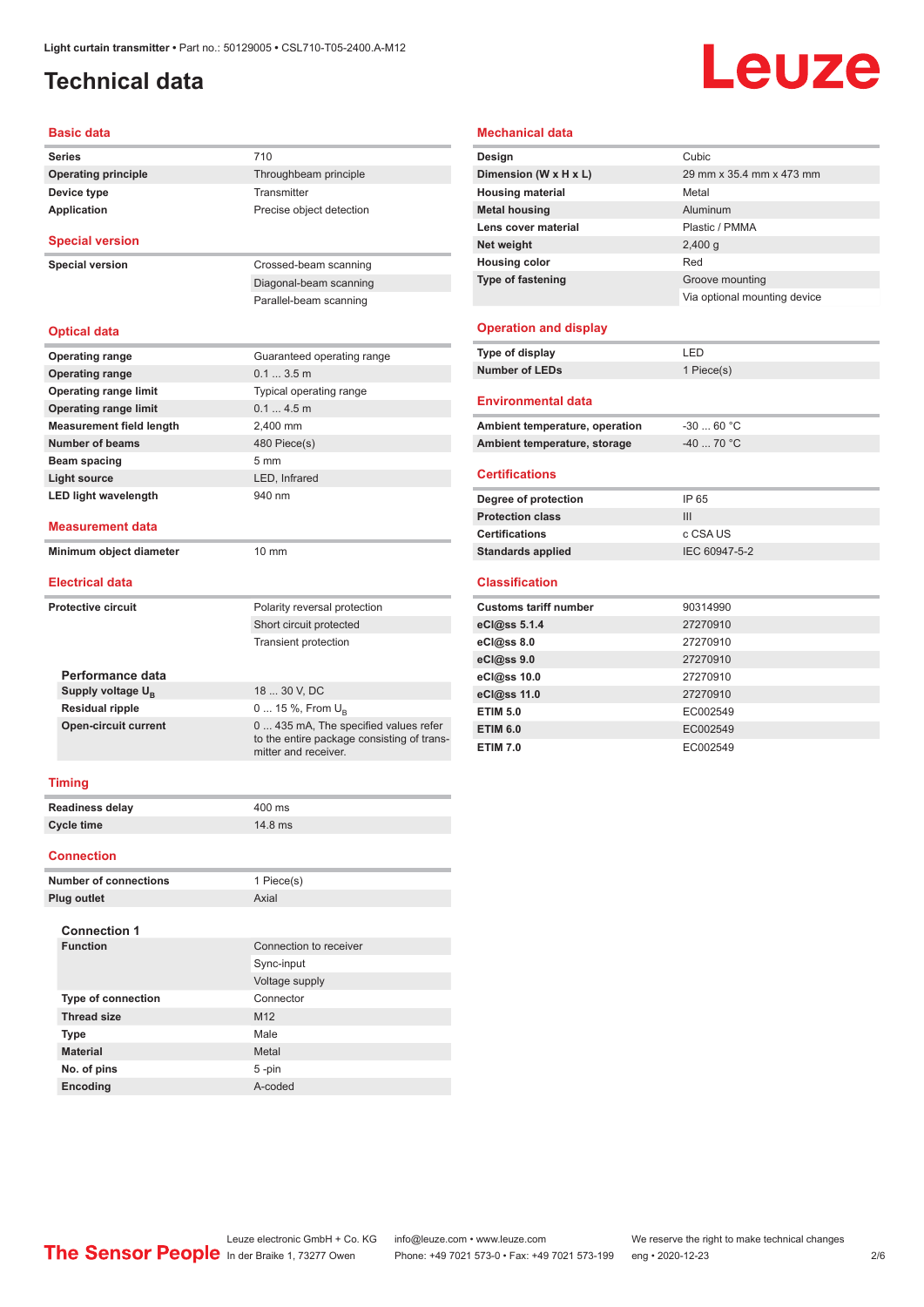## <span id="page-2-0"></span>**Dimensioned drawings**

All dimensions in millimeters



- A Beam spacing 5 mm
- B Measurement field length 2400 mm
- F M6 thread
- G Fastening groove
- L Profile length 2408 mm
- T Transmitter
- R Receiver
- Y





A PWR / SW IN / OUT

**Leuze**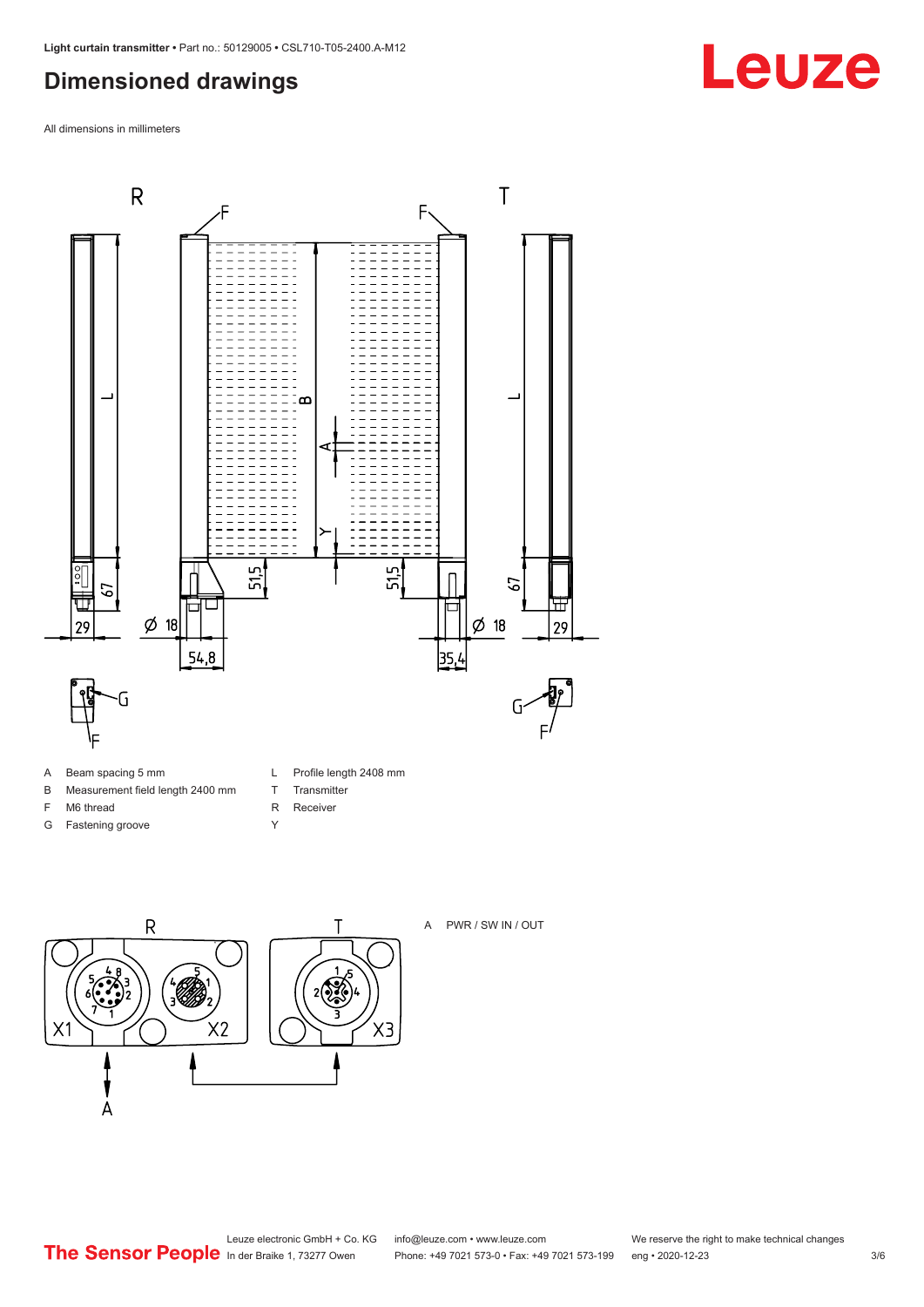## <span id="page-3-0"></span>**Electrical connection**

# Leuze

1

5

#### **Connection 1**

| <b>Function</b>    | Connection to receiver |
|--------------------|------------------------|
|                    | Sync-input             |
|                    | Voltage supply         |
| Type of connection | Connector              |
| <b>Thread size</b> | M12                    |
| <b>Type</b>        | Male                   |
| <b>Material</b>    | Metal                  |
| No. of pins        | $5$ -pin               |
| Encoding           | A-coded                |

#### **Pin Pin assignment**

| Pin            | <b>Pin assignment</b> |  |
|----------------|-----------------------|--|
|                | <b>FE/SHIELD</b>      |  |
| $\overline{2}$ | $V +$                 |  |
| 3              | <b>GND</b>            |  |
| $\overline{4}$ | RS 485 Tx+            |  |
| 5              | RS 485 Tx-            |  |

## **Operation and display**

| <b>LED</b> | Display                                      | <b>Meaning</b>                                           |
|------------|----------------------------------------------|----------------------------------------------------------|
|            | Green, continuous light                      | Continuous mode                                          |
|            | Off                                          | No communication with the receiver / waiting for trigger |
|            | green, flashing in sync with the measurement | Measurement frequency display                            |

### **Suitable receivers**

| Part no. | <b>Designation</b>          | <b>Article</b>         | <b>Description</b>                                                                                                                                                                                                                                                             |
|----------|-----------------------------|------------------------|--------------------------------------------------------------------------------------------------------------------------------------------------------------------------------------------------------------------------------------------------------------------------------|
| 50128917 | CSL710-R05-2400.A/<br>L-M12 | Light curtain receiver | Application: Precise object detection<br>Special version: Parallel-beam scanning, Crossed-beam scanning, Diagonal-<br>beam scanning<br>Operating range: 0.1  3.5 m<br>Selectable inputs/outputs: 4 Piece(s)<br>Service interface: IO-Link<br>Connection: Connector, M12, 8-pin |

## **Part number code**

Part designation: **CSL710-XYY-ZZZZ.A/B-CCC**

| <b>CSL710</b> | <b>Operating principle</b><br>CSL: switching light curtain of the 710 series          |
|---------------|---------------------------------------------------------------------------------------|
| $\mathsf{x}$  | <b>Function classes</b><br>T: transmitter<br>R: receiver                              |
| YY            | Beam spacing<br>$05:5 \, \text{mm}$<br>$10:10 \, \text{mm}$<br>$20:20$ mm<br>40:40 mm |
| <b>ZZZZ</b>   | Measurement field length [mm], dependent on beam spacing<br>Value, see technical data |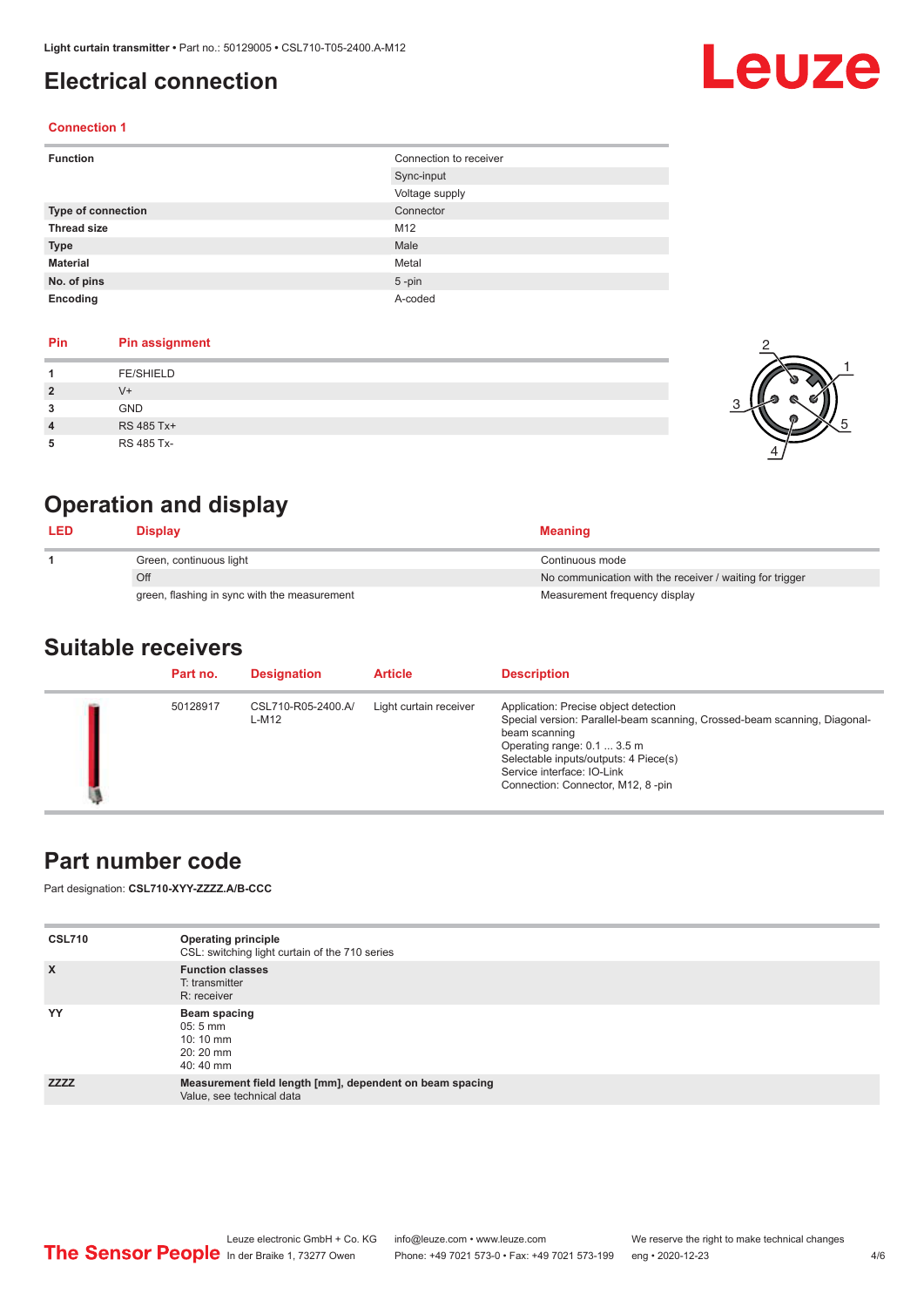## <span id="page-4-0"></span>**Part number code**



| А          | Equipment<br>A: connector outlet, axial                                                         |
|------------|-------------------------------------------------------------------------------------------------|
| B          | Interface<br>L: IO-Link                                                                         |
| <b>CCC</b> | <b>Electrical connection</b><br>M12: M12 connector                                              |
|            | <b>Note</b>                                                                                     |
|            | $\&$ A list with all available device types can be found on the Leuze website at www.leuze.com. |

## **Notes**

| Observe intended use!                                                                                                                                                                                                      |
|----------------------------------------------------------------------------------------------------------------------------------------------------------------------------------------------------------------------------|
| $\%$ This product is not a safety sensor and is not intended as personnel protection.<br>§ The product may only be put into operation by competent persons.<br>♦ Only use the product in accordance with its intended use. |

|  | § For UL applic                            |
|--|--------------------------------------------|
|  | <sup>ह</sup> े These proxin<br>CYJV7 or PV |

**For UL applications:**

cations, use is only permitted in Class 2 circuits in accordance with the NEC (National Electric Code). nity switches shall be used with UL Listed Cable assemblies rated 30V, 0.5A min, in the field installation, or equivalent (categories: CYJV/ /VA/PVVA7)

## **Accessories**

## Connection technology - Interconnection cables

|   |        | Part no. | <b>Designation</b>                     | <b>Article</b>        | <b>Description</b>                                                                                                                                                                                                                                    |
|---|--------|----------|----------------------------------------|-----------------------|-------------------------------------------------------------------------------------------------------------------------------------------------------------------------------------------------------------------------------------------------------|
| ß | ⊙<br>▩ | 50129781 | <b>KDS DN-M12-5A-</b><br>M12-5A-P3-050 | Interconnection cable | Suitable for interface: IO-Link, DeviceNet, CANopen<br>Connection 1: Connector, M12, Axial, Female, A-coded, 5-pin<br>Connection 2: Connector, M12, Axial, Male, A-coded, 5-pin<br>Shielded: Yes<br>Cable length: 5,000 mm<br>Sheathing material: PUR |

## Mounting technology - Swivel mounts

|          | Part no. | <b>Designation</b> | <b>Article</b>       | <b>Description</b>                                                                                                                                          |
|----------|----------|--------------------|----------------------|-------------------------------------------------------------------------------------------------------------------------------------------------------------|
| $\Omega$ | 429046   | <b>BT-2R1</b>      | Mounting bracket set | Fastening, at system: Through-hole mounting<br>Mounting bracket, at device: Clampable<br>Type of mounting device: Turning, 360°<br>Material: Metal, Plastic |